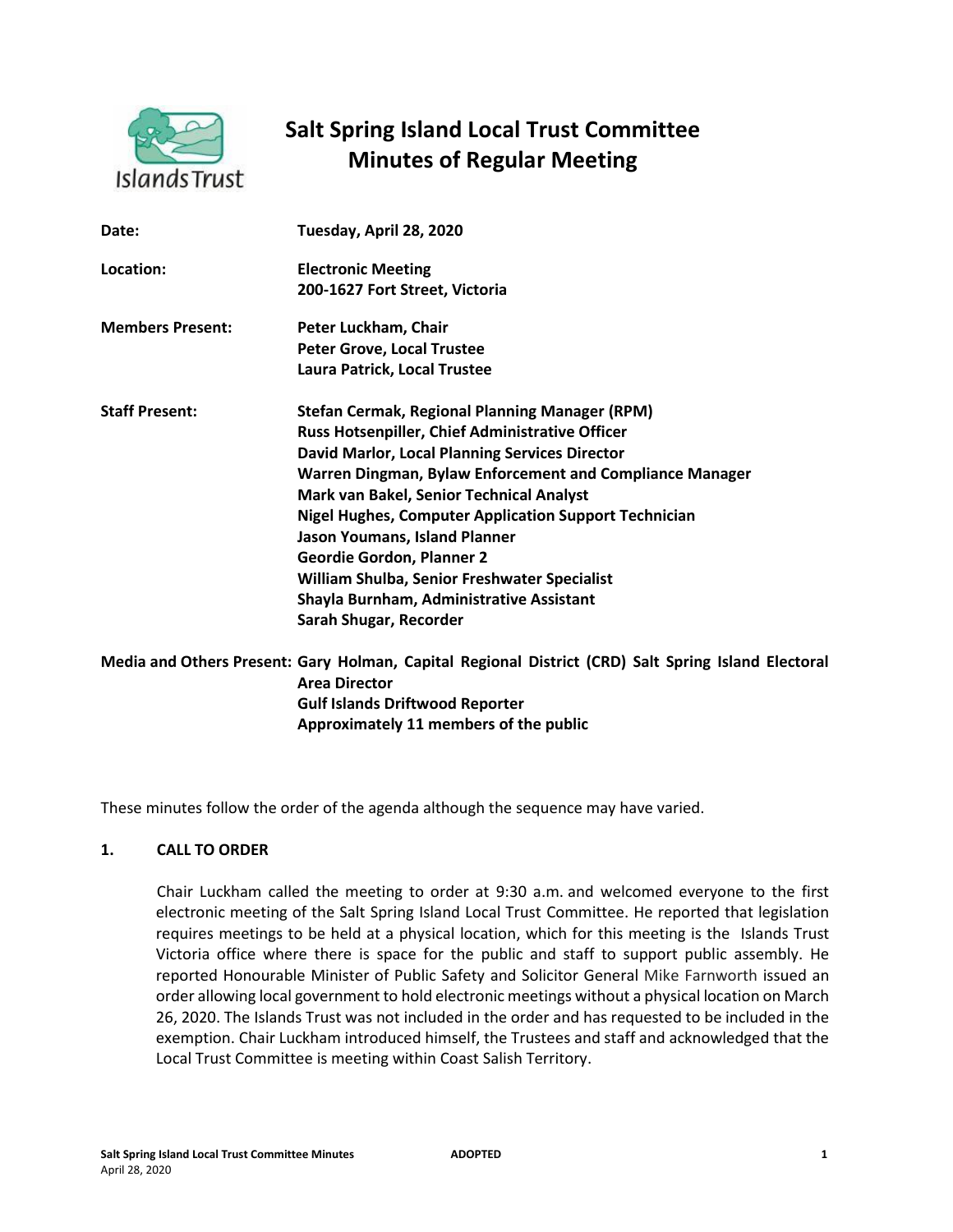# **2. APPROVAL OF AGENDA**

The following items were presented for consideration: To move Item 11 - Trustee Reports, Item 12 – Chair's Report and Item 13 – CRD Director's Report prior to Item 3.

**By general consent,** the agenda was adopted as amended.

Items 11, 12 and 13 - the Trustee Reports, the Chair's Report and the CRD Director's Report were presented prior to Item 3.

# **3. PREVIOUS MEETINGS**

- **3.1 Draft Minutes of the Salt Spring Island Local Trust Committee – None**
- **3.2 Resolutions Without Meeting Report - Report dated April 20, 2020**

The report was received.

## **3.3 Draft Minutes of the Advisory Planning Commissions**

**3.3.1 Draft Minutes of the March 5, 2020 Salt Spring Island Agricultural Advisory Planning Commission Meeting**

The minutes were received.

#### **SS-2020-036**

# **It was MOVED and SECONDED,**

that the Salt Spring Island Local Trust Committee direct staff to prepare a report regarding the March 5, 2020 Salt Spring Island Agricultural Advisory Planning Commission recommendations.

## **CARRIED**

# **3.4 Salt Spring Island Local Trust Committee Public Hearing Record - None**

# **3.5 Minutes of the March 3, 2020 Salt Spring Island Board of Variance Hearing**

The minutes were received.

# **4. PREVIOUS MEETINGS BUSINESS ARISING FROM MINUTES**

#### **4.1 Follow-Up Action List**

The report was received.

# **5. COMMUNITY INFORMATION MEETING – None**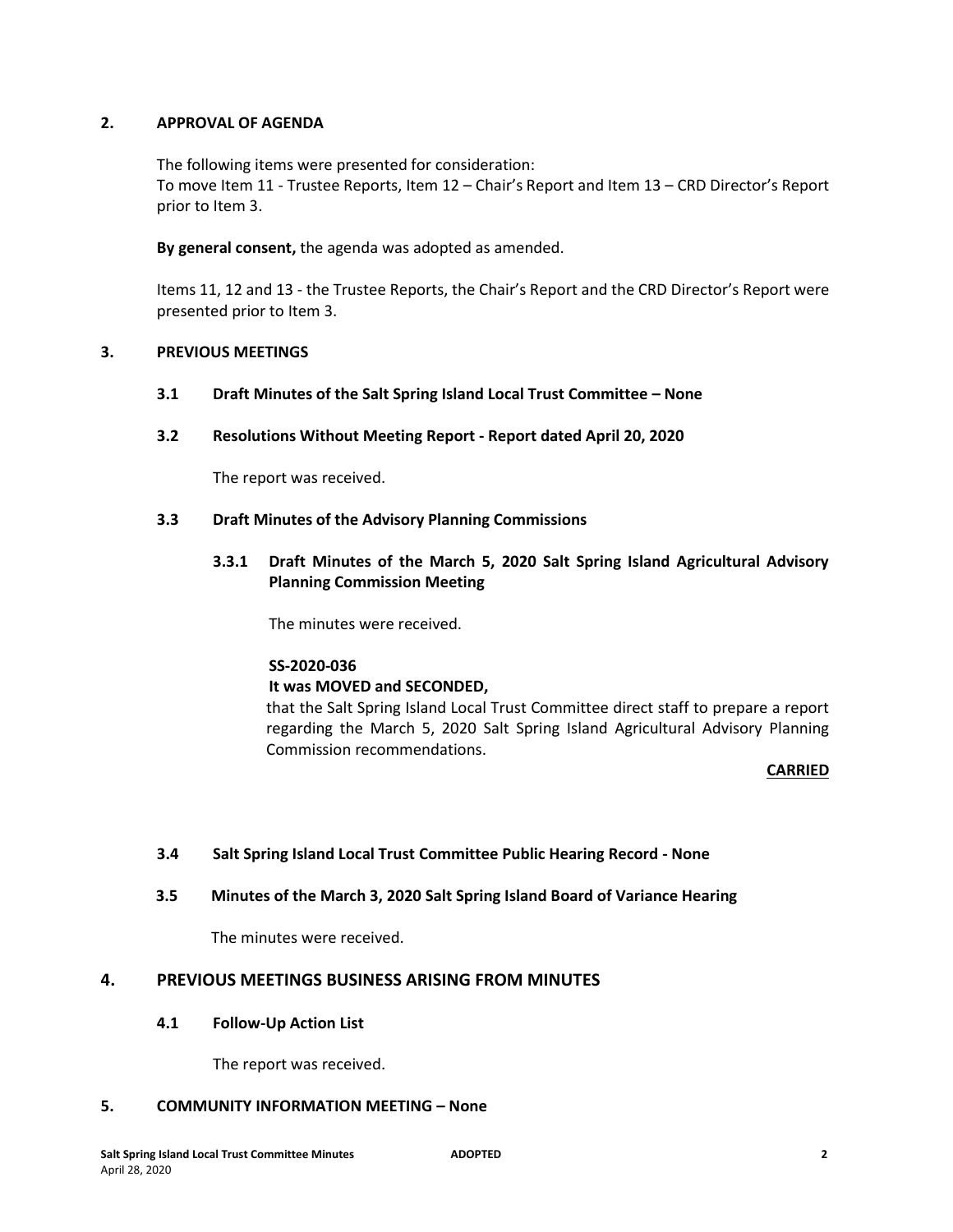# **6. PUBLIC HEARING – None**

# **7. REPORTS**

# **7.1 Policy and Standing Resolutions List**

The report was received.

# **7.2 Work Program Top Priorities Report**

The report was received.

## **7.3 Projects List**

The report was received.

# **SS-2020-037**

## **It was MOVED and SECONDED,**

that the Salt Spring Island Local Trust Committee request staff to prepare a report on the LTC Top Priorities and LTC Projects List in relation to the LTC's strategic plan in particular to Ganges Village Planning.

**CARRIED**

# **7.4 Applications with Status Report**

The report was received.

# **7.5 Expense Report**

## **7.5.1 Report dated January 2020**

The report was received.

#### **7.5.2 Report dated February 2020**

The report was received.

## **7.6 Islands Trust Conservancy Board Report**

The report was received.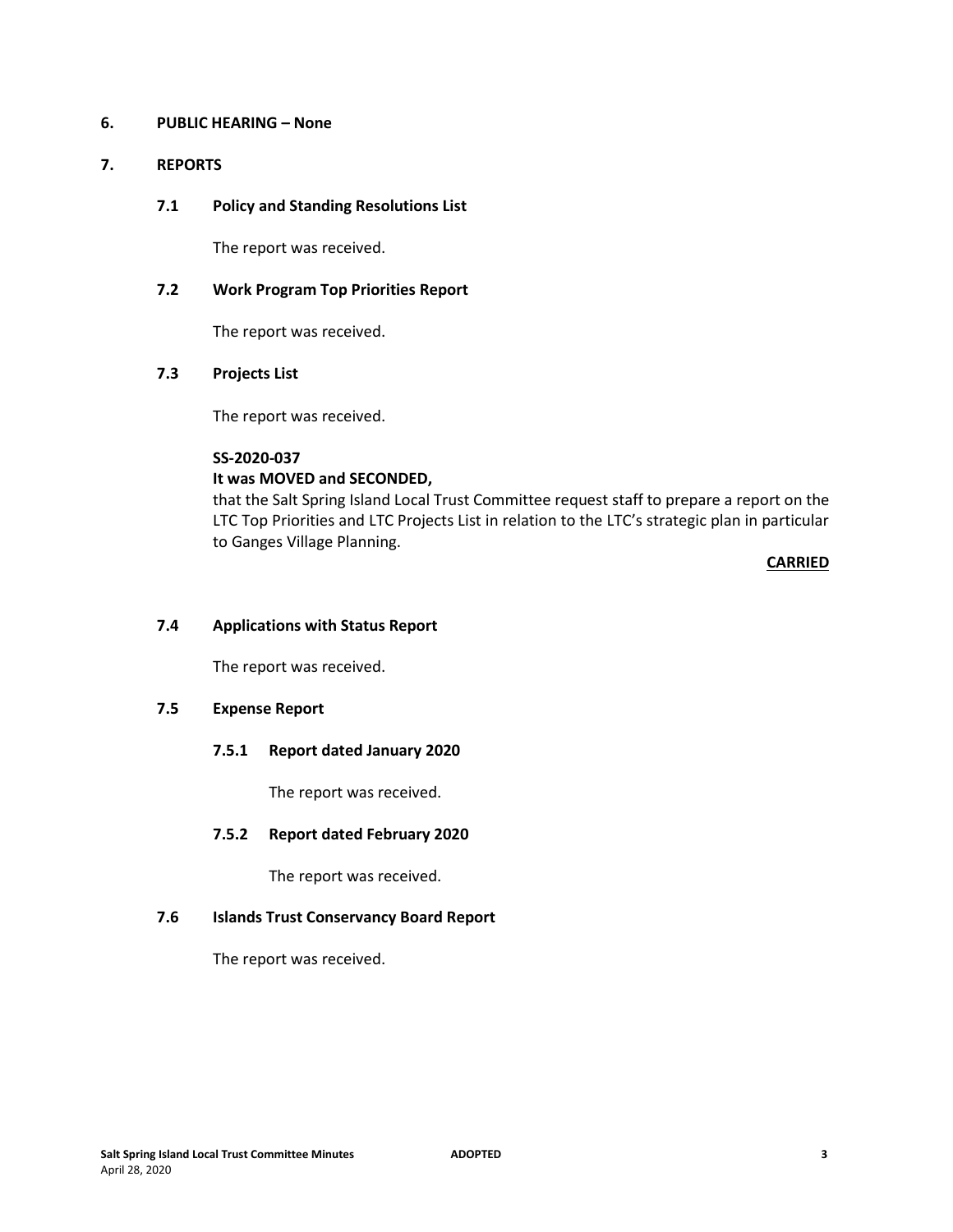# **7.7 Salt Spring Island Watershed Protection Alliance (SSIWPA) Coordinator's Report**

# **7.7.1 Report dated March 2020**

Trustee Patrick presented the following report:

- The Groundwater and Lake Level Monitoring project is ongoing.
- SSIWPA is working with stakeholders to define a terms of reference for a Cedar Lane Water Availability Study.
- SSIWPA is working with water districts and small water systems to coordinate data collection and reporting.
- SSIWPA is coordinating stakeholders related to fire risk.
- Rainwater use brochures are available on the SSIWPA website.
- The Rainwater Harvesting Tour has been postponed.

The report was received.

#### **7.8 Housing Working Group**

Trustee Patrick reported the Housing Working Group is working on a proposal for a phased approach to develop a housing planning project with the purpose of reducing impacts of housing while expanding options.

The meeting recessed at 10:36 a.m. and reconvened at 10:45 a.m.

#### **8. LOCAL TRUST COMMITTEE PROJECTS**

#### **8.1 Water Sustainability Project**

Planner Youmans presented a staff report dated April 21, 2020 regarding the Water Sustainability Project – Update and Next Steps.

## **SS-2020-038**

#### **It was MOVED and SECONDED,**

that the Salt Spring Island Local Trust Committee defer the Sustainability Master Project Charter Version 9 to a future meeting.

#### **CARRIED**

## **SS-2020-039**

#### **It was MOVED and SECONDED,**

that the Salt Spring Island Local Trust Committee rename its "Groundwater Preservation Project" to "Groundwater Sustainability Strategy."

**CARRIED**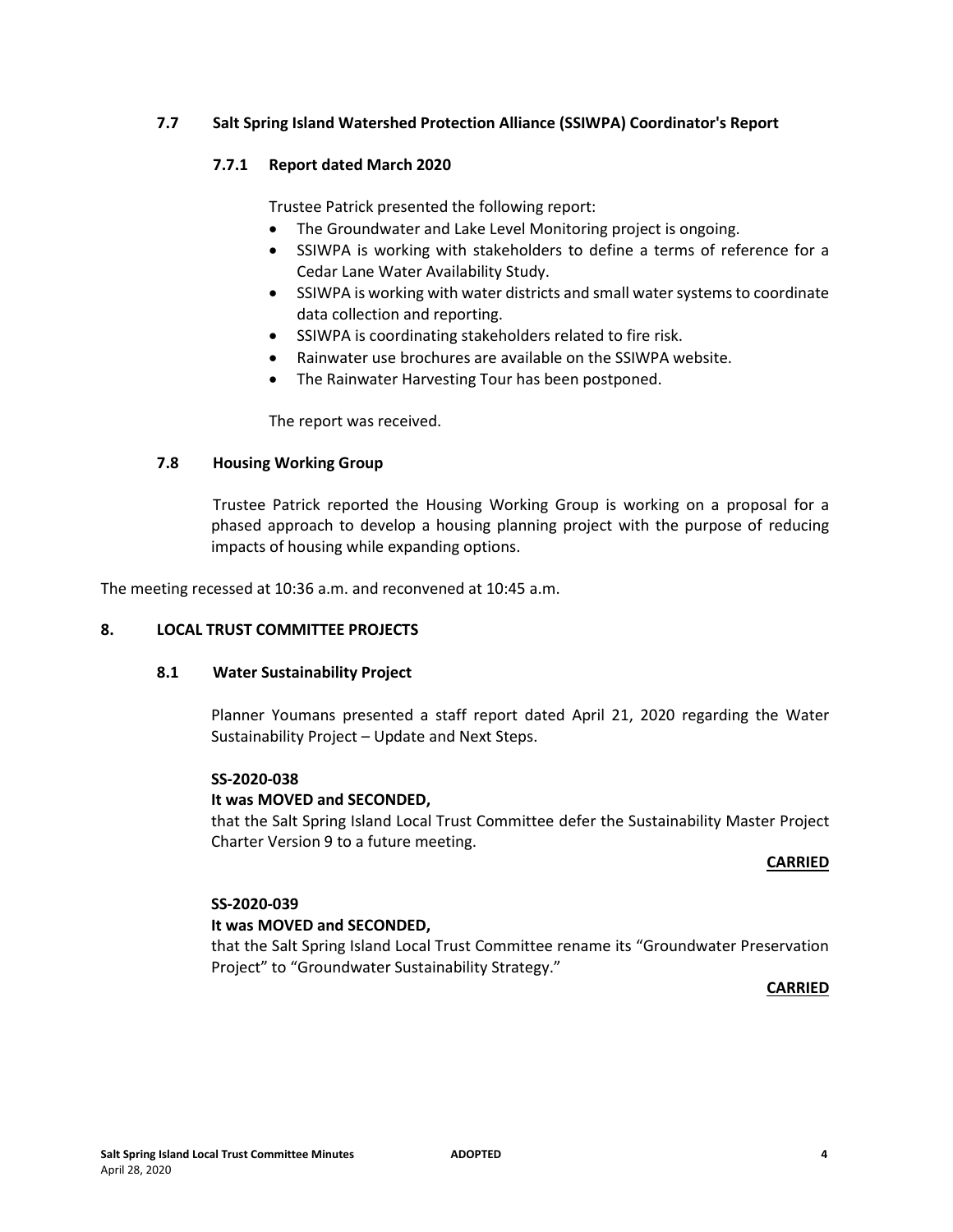# **SS-2020-040**

# **It was MOVED and SECONDED,**

that the Salt Spring Island Local Trust Committee direct staff to continue groundwater well and lake monitoring for the 2020/21 fiscal year per Groundwater Sustainability Strategy Project Charter Version 9 attached as Appendix 2 to the staff report dated April 28, 2020. **CARRIED**

# **SS-2020-041**

#### **It was MOVED and SECONDED,**

that the Salt Spring Island Local Trust Committee (LTC) direct staff to provide the LTC with a project charter that is prepared in collaboration with relevant partner agencies to develop a community monitoring well and lake monitoring plan.

#### **CARRIED**

#### **SS-2020-042**

## **It was MOVED and SECONDED,**

that the Salt Spring Island Local Trust Committee direct staff to prepare a report regarding proof of water availability for subdivision that will include examples from other jurisdictions.

#### **CARRIED**

## **8.2 Proposed Bylaw No. 512 - Affordable Rental Housing - Cottages Project**

Planner Youmans presented a staff report dated April 21, 2020 regarding consideration of Bylaw No. 512 – the Affordable Rental Housing – Cottages project.

#### **SS-2020-043**

#### **It was MOVED and SECONDED,**

that Salt Spring Island Local Trust Committee Bylaw No. 512, cited as "Salt Spring Island Land Use Bylaw, 1999, Amendment No. 2, 2018", be adopted.

> **CARRIED Trustee Patrick Opposed**

#### **SS-2020-044**

#### **It was MOVED and SECONDED,**

that Salt Spring Island Local Trust Committee direct staff to implement Bylaw No. 512 in accordance with the implementation plan described in the staff report dated April 28, 2020.

> **CARRIED Trustee Patrick Opposed**

## **9. OTHER BUSINESS**

#### **9.1 New Business**

**9.1.1 Policy options for Bylaw Enforcement Compliance on unlawful uses**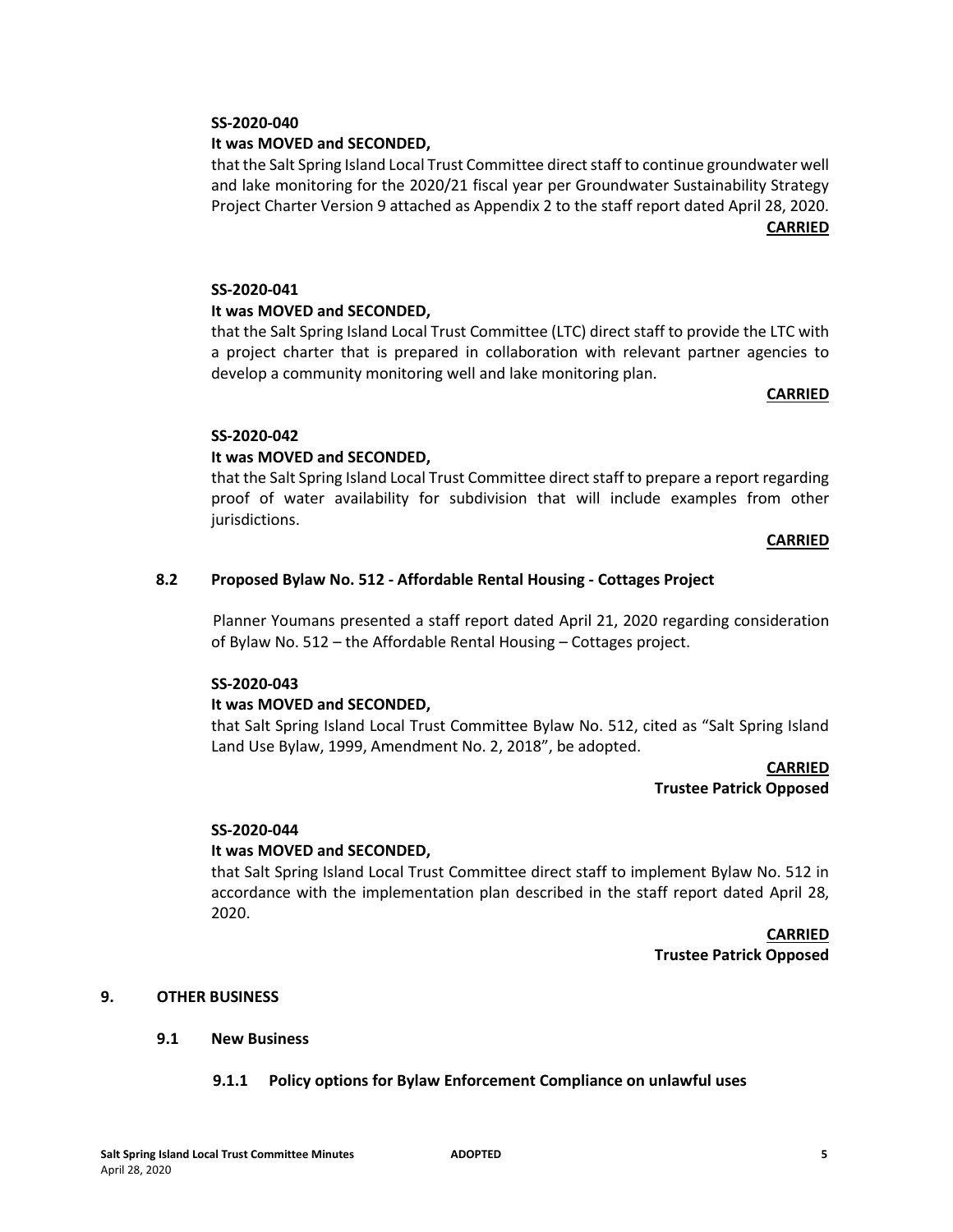Bylaw Enforcement and Compliance Manager Warren Dingman presented a staff report dated March 12, 2020 concerning policy options for bylaw enforcement compliance on unlawful uses.

## **SS-2020-045**

# **It was MOVED and SECONDED,**

that the Salt Spring Island Local Trust Committee adopt the following policy on unlawful land uses and planning applications:

- a. Where an application is received and a use is continuing in contravention of a land use bylaw, staff are directed to request that the applicant cease the use prior to processing the application, and that staff are directed to continue with enforcement until the use is ceased.
- b. The applicant may request that the Local Trust Committee proceed with consideration of the application while the use is continuing; and, where the Local Trust Committee considers there is a community need to process the application while the prohibited use is continuing, the Local Trust Committee may direct that bylaw enforcement actions, including the issuing of notices, temporarily cease.
- c. Where the Local Trust Committee does not consider that there is a community need, or the applicant has not made such a request of the Local Trust Committee; bylaw enforcement actions, including the issuing of notices, will continue.
- d. In deciding whether to grant land use approval for a use that was commenced in contravention of a land use bylaw, the Local Trust Committee may consider whether the applicant has suspended the prohibited land use pending a decision on the application.

#### **CARRIED**

#### **10. CORRESPONDENCE**

**10.1 D. Ovington, on behalf of the Capital Regional District, to LTC - Dated February 13, 2020 - Concerning Letter of Support for Ganges Marina** 

The correspondence was received.

**10.2 E. Poole, with Trustee Grove response, to LTC - Dated February 15, 2020 - Concerning decision made for SS-DVP-2018.17 (Vortex)** 

The correspondence was received.

# **10.3 C. Lenihan to LTC - Dated February 23, 2020 - Concerning decision made for SS-DVP-2018.17 (Vortex)**

The correspondence was received.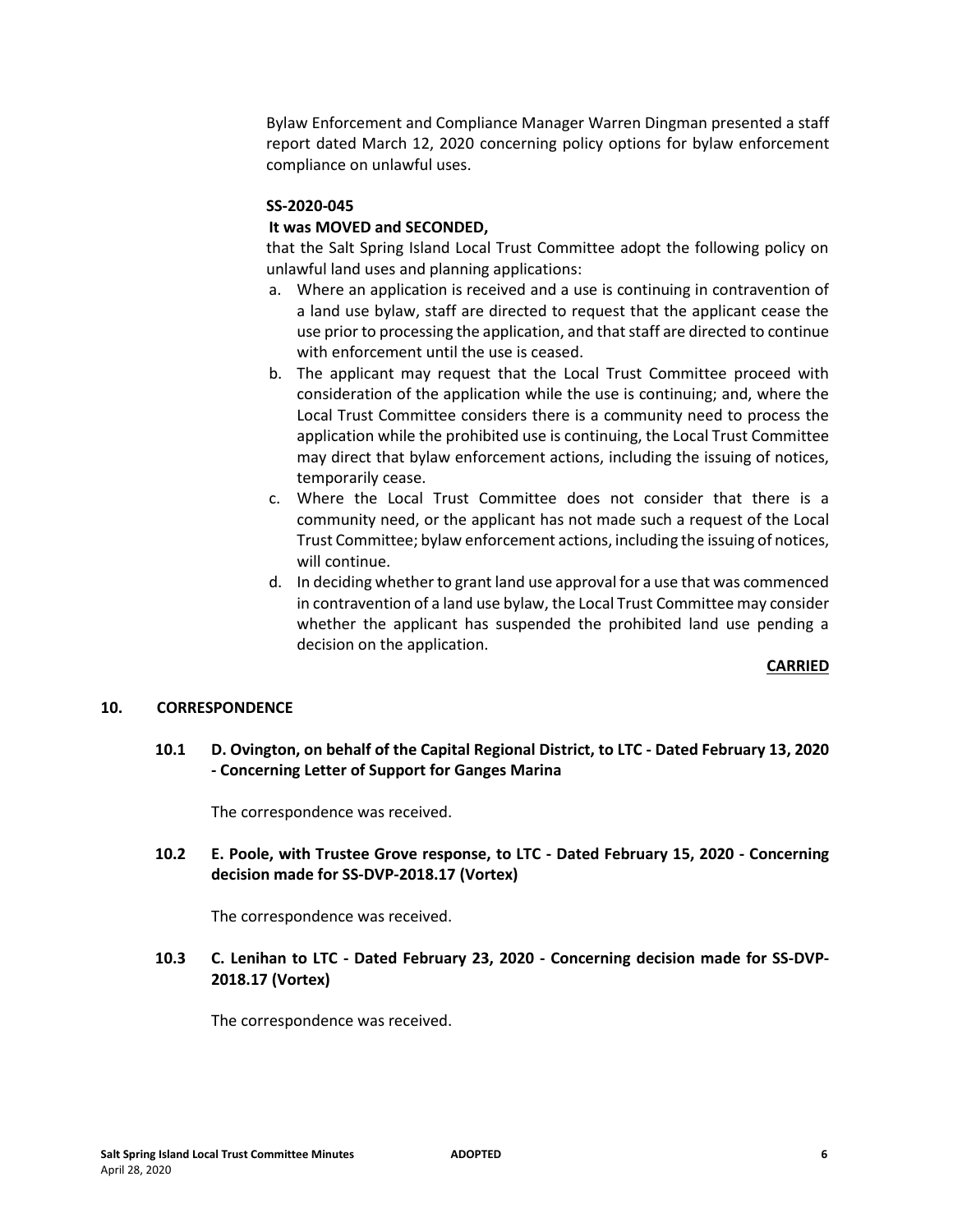**10.4 E. and J. Jang to LTC - Dated February 23, 2020 - Concerning decision made for SS-DVP-2018.17 (Vortex)** 

The correspondence was received.

**10.5 D. Wilson to LTC - Dated February 24, 2020 - Concerning decision made for SS-DVP-2018.17 (Vortex)** 

The correspondence was received.

**10.6 S. Leckie, J. Walper, M. Leckie to LTC - Dated February 24, 2020 - Concerning decision made on SS-DVP-2018.17 (Vortex)** 

The correspondence was received.

**10.7 N. Wigen to LTC - Dated February 24, 2020 - Concerning decision made for SS-DVP-2018.17 (Vortex)** 

The correspondence was received.

**10.8 L. Barlow to LTC - Dated February 2, 2020 - Concerning decision made on SS-DVP-2019.6 (445 Blackburn Road, SSI)** 

The correspondence was received.

**10.9 P. Grange to LTC - Dated February 5, 2020 - Concerning connection of Wright Road to Frazier Road, SSI**

The correspondence was received.

**10.10 D. and J. Barrio to LTC - Dated February 11, 2020 - Concerning decision made on SS-DVP-2019.6 (445 Blackburn Road, SSI)** 

The correspondence was received.

**10.11 J. Litke, Polaris Surveying Inc., to LTC - Dated March 6, 2020 - Concerning proposed subdivision at 445 Blackburn Road, SSI** 

The correspondence was received.

**10.12 S. Dobie to LTC - Dated February 18, 2020 - Concerning Development Permit Area for Coastal Douglas Fir project** 

The correspondence was received.

**By general consent,** the Salt Spring Island Local Trust Committee request staff to add this item 10.12 to the next Coastal Douglas Fir project report.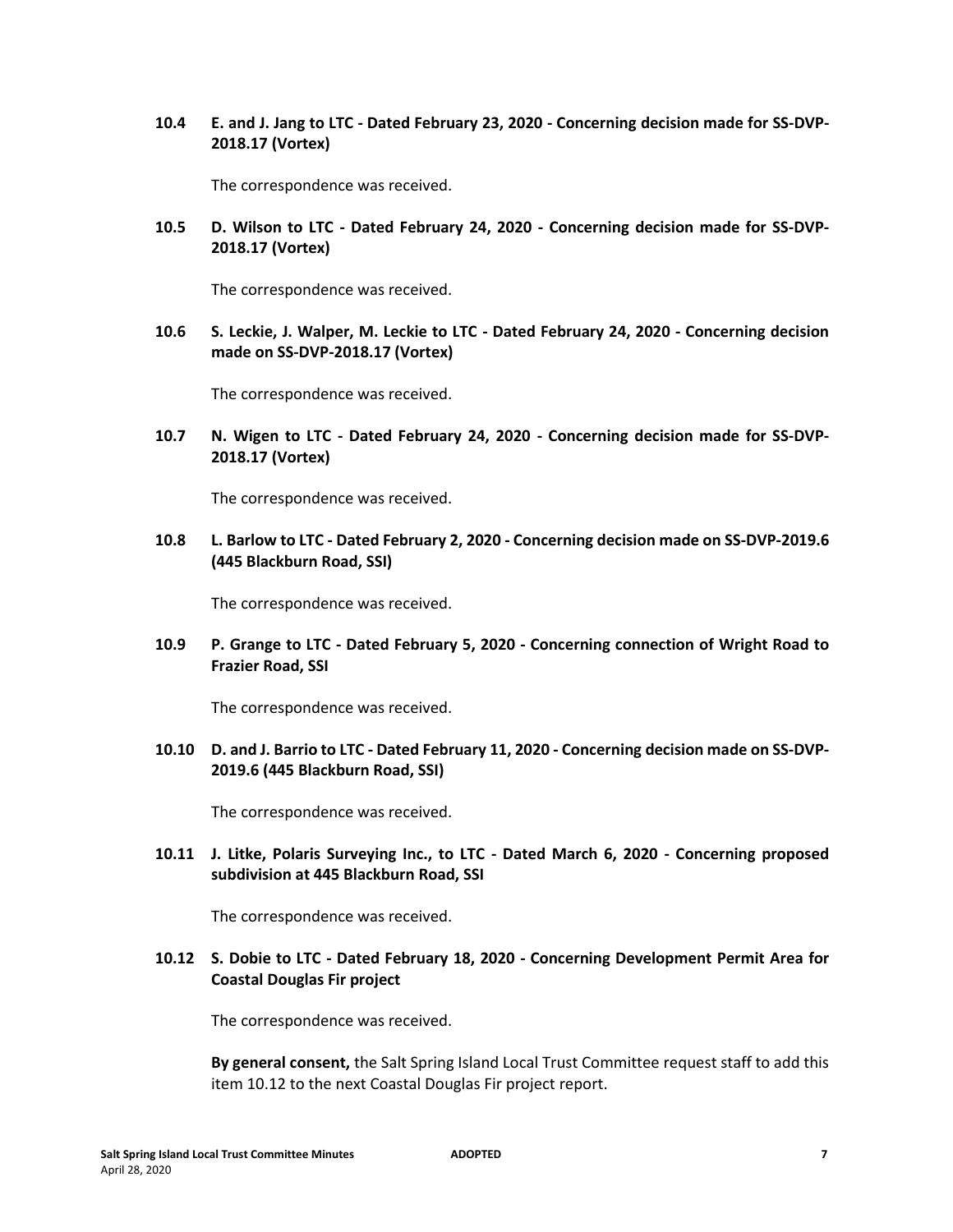**10.13 R. Hawkins to LTC - Dated March 1, 2020 - Concerning global temperature warming and climate impacts** 

The correspondence was received.

**10.14 D. Rogers, Gambier Area Trustee, to LTC - Dated March 3, 2020 - Concerning Galiano Island Adivsory Planning Commission report regarding Climate Change** 

The correspondence was received.

**10.15 Salt Spring Island Local Trust Committee to E. FitzZaland, Salt Spring Solutions**

The correspondence was received.

**10.2 E. FitzZaland on behalf of Salt Spring Solutions to LTC, Dated January 30, 2020 - Concerning Invitation to participate in Housing Solutions Lab** 

The correspondence was received.

**10.16 S. Rompre and Trustee P. Grove, response - Dated March 21-23, 2020 - Concerning protection of Salt Spring community during COVID-19**

The correspondence was received

**10.17 K. and M. Ballantyne to LTC, et al - Dated March 23, 2020 - Concerning evictions on Salt Spring Island during COVID-19** 

The correspondence was received

**10.18 R. Forrester to LTC - Dated March 23, 2020 - Concerning tourist accommodation during COVID-19** 

The correspondence was received

**10.19 K. Clark to LTC - Dated March 24, 2020 - Concerning air quality, backyard burning and COVID-19**

The correspondence was received

**10.20 P. Meyer to LTC - Dated March 26, 2020 - Concerning Salt Spring Recycling Depot 2-week shutdown during COVID-19** 

The correspondence was received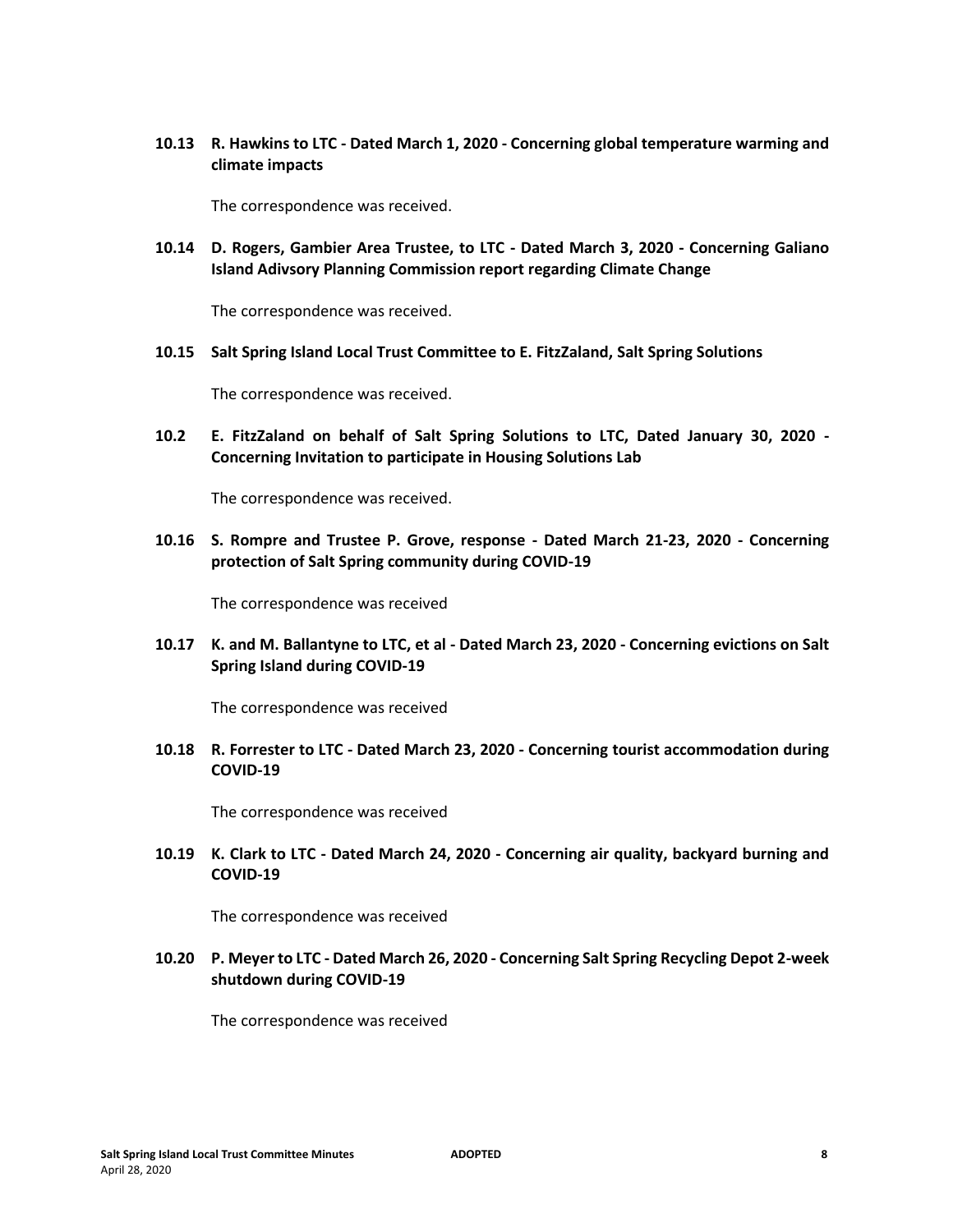# **10.21 G. and S. Bywater to LTC - Dated March 27, 2020 - Concerning local accommodation providers during COVID-19**

The correspondence was received

# **10.22 B. Deroos, to LTC et al, Dated April 17, 2020 - Concerning Community safety in Ganges and Grace Point Boardwalk**

The correspondence was received

## **SS-2020-046**

## **It was MOVED and SECONDED,**

that the Salt Spring Island Local Trust Committee request staff to forward items 10.16 to 10.22 to the Capital Regional District Salt Spring Island Emergency Services Program.

**CARRIED**

## **11. TRUSTEE REPORTS**

Trustee Patrick presented the following report:

- Executive Committee has been working with staff to respond to the COVID-19 crisis.
- Acknowledged staff for adapting to the COVID-19 crisis and working to accommodate electronic meetings.
- She suggested the elected officials host a community town hall for COVID-19 response.
- The Housing Working Group is making progress outlining a housing planning project with the objective of reducing the impacts of housing and expanding options.
- Attended a Salt Spring Island Watershed Alliance meeting on April 17, 2020 and she noted the Rainwater Harvesting Tour has been postponed.
- She is working with community leaders to coordinate the COVID-19 Business and Farm Emergency Response and Recovery.
- She acknowledged market coordinator Rob Pingle for his work to open the Tuesday Farmer's Market.
- The Rural Island Economic Partnership has an information hub for COVID-19. She acknowledged Salt Spring Island Chamber of Commerce Executive Director Jessica Harkema and Salt Spring Island Community Economic Development Chair Francine Carlin for their work to support the business community.
- The COVID-19 pandemic is an opportunity to the community to consider how to create a more resilient community.

Trustee Grove presented the following report:

- Acknowledged staff for responding to the COVID-19 crisis.
- Attended the first electronic Trust Council meeting on April 20, 2020.
- Attends the semi-weekly CRD Emergency Program meetings regarding COVID-19. There are ongoing concerns regarding people gathering in Centennial Park and the lack of social distancing. Salt Spring Island is a high-risk community and he encouraged the community to follow Provincial Health Officer Dr. Bonnie Henry's recommendations.
- Islands Trust and land use planning will be an important aspect of recovery from the COVID-19 pandemic.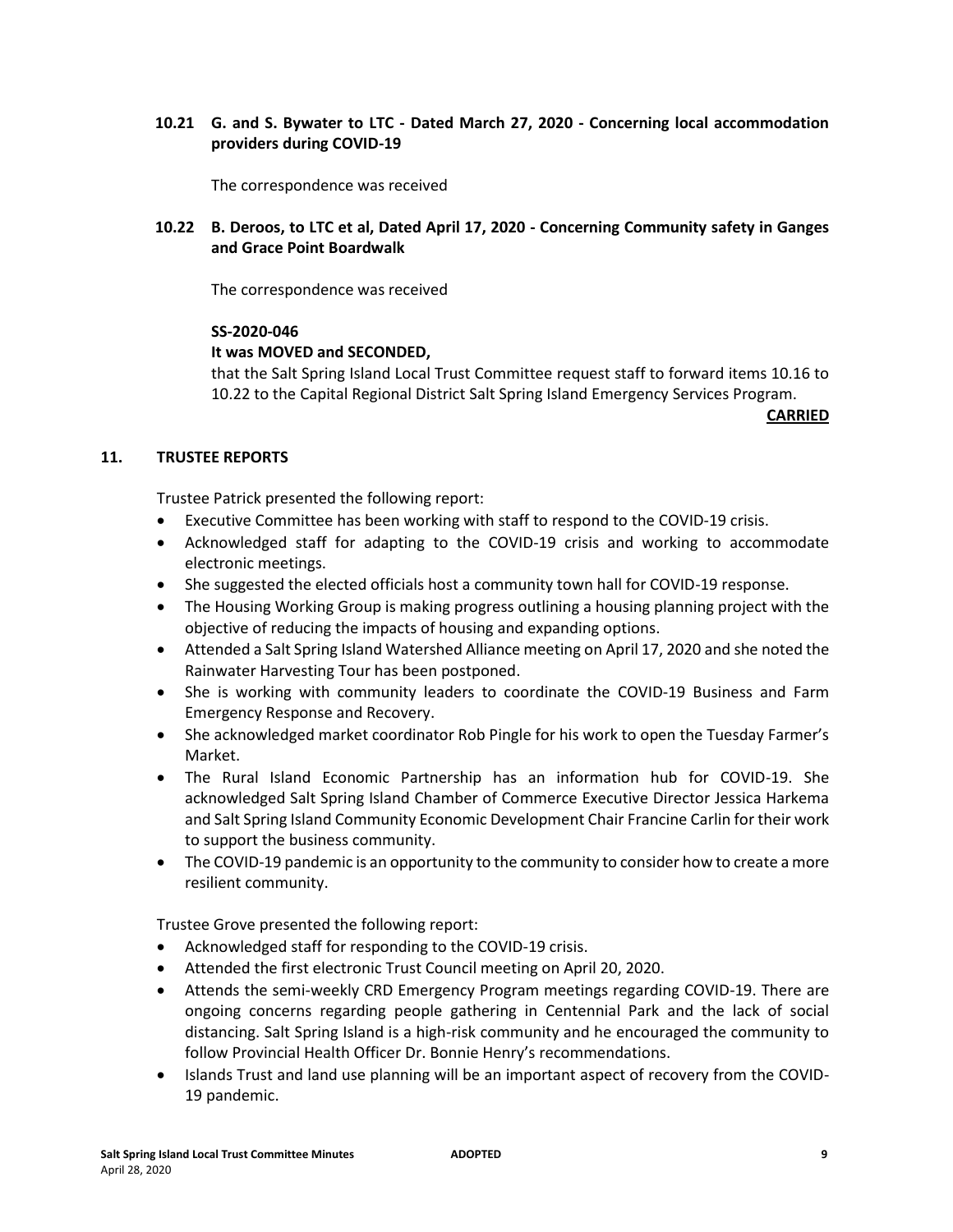# **12. CHAIR'S REPORT**

Chair Luckham presented the following report:

- Attended the first electronic Trust Council meeting on April 20, 2020. Trust Council approved an amendment to the 2020/21 budget in response to the impacts of the COVID-19 pandemic on islanders and island communities.
- Attended the 2020 Salish Sea Ecosystem Conference on April 21-22, 2020 and noted over 2000 participants attended the virtual conference.
- Acknowledged Lasqueti Island Trustee Peter Johnston and North Pender Island Trustee Ben McConchie for initiating and supporting electronic meetings.
- Attended the first electronic Lasqueti Island Local Trust Committee meeting on April 26, 2020.

# **13. CRD DIRECTOR'S REPORT**

Director Holman presented the following report:

- The CRD's primary role in the COVID-19 pandemic is to ensure continuity of essential services and to coordinate agencies through the CRD Emergency Programs Emergency Operations Centres (EOC). The Emergency Operations Centre holds semi-weekly meetings and is focused on health and safety issues. The EOC reviewed the plan to reopen the Farmer's Market and made the recommendation for the Farmer's Market to be held on Tuesdays instead of Saturdays. The EOC reviewed the Salt Spring Island Golf Club's plan to reopen and the golf club is now open to resident members only.
- The COVID-19 Business and Farm Emergency Response and Recovery Task Force is focused on the economic recovery and supports for the community.
- The Salt Spring Community Services shelter capacity has been reduced to 7 people due to social distancing protocols. BC Housing has agreed to reimburse Salt Spring Community Services for the Seabreeze Inn rooms that have been rented out for alternative shelter space. Salt Spring Community Services purchased a property adjacent to their main site for use as a year round shelter and BC Housing has expressed support for assisting with funding the renovation project.
- He has supported CRD grants-in-aid funding for various community groups including Salt Spring Community Services, Copper Kettle and the Salt Spring Island Foundation COVID-19 Emergency Preparedness and Relief Fund.
- The Salt Spring Island Transit service has been significantly impacted by the COVID-19 pandemic. The Province mandated a zero fare policy, bus service levels will likely be reduced to winter service levels and the Beddis Road expansion has been postponed.
- The CRD has increased bylaw enforcement patrols in Centennial Park. BC Ambulance Community Paramedic, Chris Griffiths is working with the vulnerable population regarding outreach/COVID-19 testing.
- The Rainbow Road Indoor Pool renovations are scheduled to be complete on May 4, 2020. The showers may be opened to provide access for members of the community that do not have access to showers.
- The CRD Water Service Optimization Study is in process and the draft report has been received for review.
- He attended a meeting with the Salt Spring Fire Protection District Fire Rescue Advisory Committee regarding upgrading the fire hall or potentially building a new fire hall.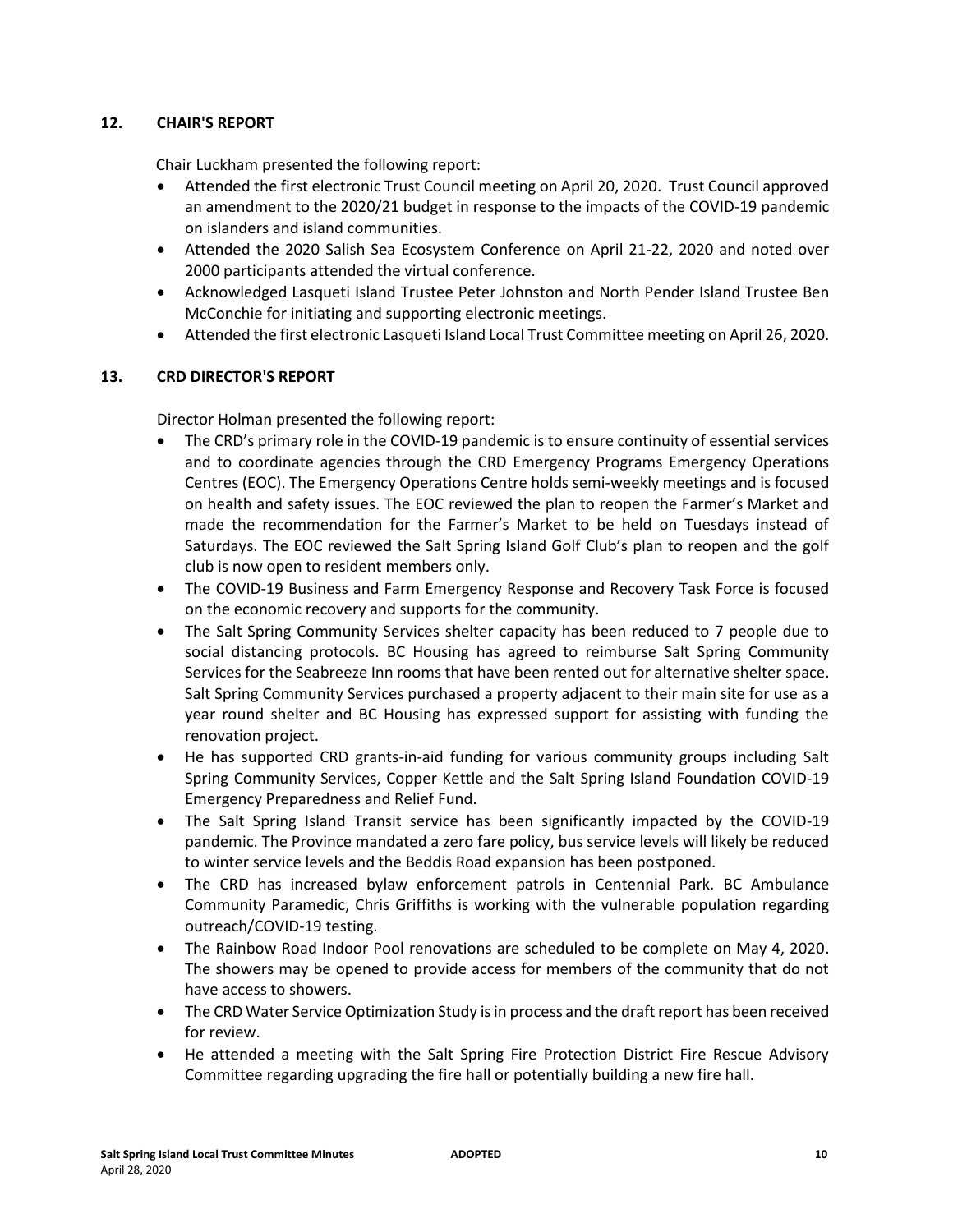- He advised that Salt Spring Island Fire Rescue is looking into a chipping program as a wildfire prevention measure.
- Both the Islanders Working Against Violence (IWAV) Croftonbrook affordable housing project and the Salt Spring Island Community Services Salt Spring Commons affordable housing project are in the construction phase.
- Please email any questions to directorssi@crd.bc.ca.

# **14. DELEGATIONS – None**

## **15. TOWN HALL AND QUESTIONS - None**

## **16. APPLICATIONS AND REFERRALS**

## **16.1 SS-LCB-2019.5 - L. Large, Cathay Western Properties Ltd. - 382 Lower Ganges Road, SSI**

Planner Gordon presented a staff report dated April 21, 2020 regarding an application referral from the Liquor and Cannabis Regulation Branch (LCRB) for a cannabis retail sales license.

Applicant Leigh Large spoke to the application.

## **SS-2020-047**

## **It was MOVED and SECONDED,**

that the Salt Spring Island Local Trust Committee exempt application SS-LCRB-2019.5 from the requirement to be subject to a public meeting as per Salt Spring Island Local Trust Committee Standing Resolution SS-2018-177 (Cannabis Regulation).

#### **CARRIED**

#### **SS-2020-048**

#### **It was MOVED and SECONDED,**

that the Salt Spring Island Local Trust Committee directs staff to send a response to the Liquor and Cannabis Regulation Branch regarding the Cannabis Retail Sales license application for 382 Lower Ganges Rd that states:

- a. The Salt Spring Island Local Trust Committee has considered the location of the proposed Cannabis Retail Sales licence application;
- b. The potential impacts of the noise in the immediate vicinity of the establishment would be minimal;
- c. The impacts on the community if the application is approved would be negligible;
- d. The Local Trust Committee recommends the application be approved.

#### **CARRIED**

#### **SS-2020-049**

# **It was MOVED and SECONDED,**

that the Salt Spring Island Local Trust Committee direct staff to include a record of the community consultation with the response to the Liquor and Cannabis Regulation Branch regarding the Cannabis Retail Sales license application.

#### **CARRIED**